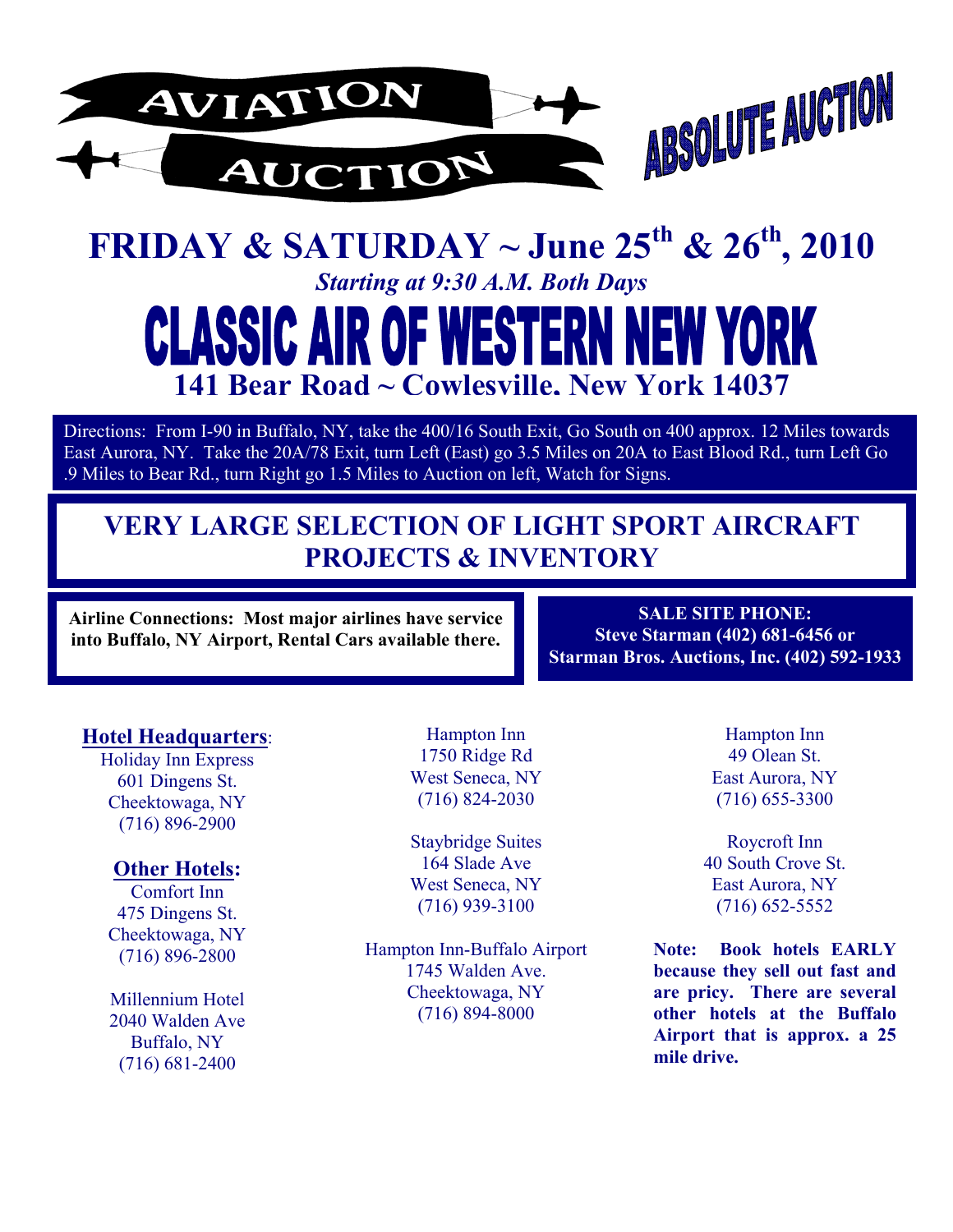# **==AIRCRAFT PROJECTS==**

#### **1979 Piper PA-18 Super Cub Project N-58294, S/N 18-7909055**

5,502 Hrs. Total Time

This aircraft has been totally rebuilt. Frame Epoxy Painted, Fuselage, Wings & Surface Recovered w/Ceconite 102, Interior Done, Needs Instruments, Radios & Misc. other Parts. Entire Aircraft needs to be assembled. No Engine, No Prop. Logs & Bill of Sale.

#### **1949 Piper PA-16 Clipper N-5383H, S/N 16-190**

2,804 Hrs. Total Time Lycoming O-235-C1 Engine, 184 Hrs. S.M.O.H. Aircraft is Mostly Complete. Will require putting the Wings back on to make flyable. Logs & Bill of Sale.

### **1946 Aeronca 11AC Chief Project**

**N-9025E, S/N 11AC-657**  1,892 Hrs. Total Time Engine: Continental A-65-8, 282 Hrs. S.O.H. Sensenich Wood Prop. Appears to have little or no Damage with the exception of some Dents in Bottom of Boot Cowl. Logs & Bill of Sale.

### **1952 Piper PA-18-105 Special Project**

**N-239NA, S/N 18-2384**  4,578 Hrs. Total Time Engine: Lycoming O-290-11, 596 Hrs. S.M.O.H. (Note: Engine Sells Separate of Project) Airframe Logs & Bill of Sale. Front End Damage, Some Wing Damage.

#### **1959 Piper PA18-150 Project N-82748, S/N 18-6838**

5,384 Hrs. Total Time Engine: Lycoming O-320-A2B, 1,565 Hrs. T.T. (Note: Engine Sells Separate of Project) Has Airframe Logs & Bill of Sale. Front End Damage, Left Wing Damage.

### **1953 Piper PA-18-105 Special Project**

**N-233NY, S/N 18-2428**  2,595 Hrs. Total Time No Engine or Prop. Airframe Mostly Complete, Some Damage. Logs & Bill of Sale.

#### **Piper PA-18 Super Cub Project**

**N-8143E, S/N 18-2150**  1,825 Total Time No Engine, No Prop Airframe Mostly Complete, Wings & Fuselage appear to have little Damage, No Fabric. Logs & Bill of Sale.

#### **1946 Piper J3C-65 Cub Project**

#### **N-17171, S/N 19970**

1,825 Hrs. Total Time

No Engine, No Prop.

Fuselage has Gear & Gear Box Damage, Clipped Wings appear to be straight. Log Books & Bill of Sale.

### **1941 Piper J-3 Cub Project**

### **N-38822, S/N 7308**

5,013 Hrs. Total Time

Engine: Continental A-65, 515 Hrs. S.M.O.H. (Note: Engine Sells Separate of Airframe)

Hangar fell on Aircraft Front of Fuselage Damaged at Front Wing Attch. Points & Aft Fuselage, Wings have Some Damage. Logs & Bill of Sale.

### **1946 Piper J-3 Cub Project**

**N-98337, S/N 18504** 

2,988 Hrs. Total Time

No Engine, No Prop

Fuselage on Gear Flipped Over. Has Damage to Rear & Top of Fuselage. Wings Damaged Outboard. Logs & Bill of Sale.

#### **1946 piper J3C-65 Cub Project N-6245H, S/N 19419**

3,430 Total Time

No Engine, No Prop

Aircraft Taxied into Woods. Has Heavy Fuselage & Wing Damage. Logs & Bill of Sale.

#### **1946 Piper J-3C Cub Project**

**N-77587, S/N 22077** 

1,990 Hrs. Total Time Fuselage appears to be Rebuilt & Recovered, Tail Feathers are Recovered, R/H Wing has Repair Made Needs Cover, L/H Wing Needs to Be Repaired & Covered. No Engine, No Prop. Logs & Bill of Sale.

#### **1943 Piper J5-C Super Cruiser Project N-49387, S/N 5-1493**

2,503 Hrs. Total Time

Engine: Lycoming O-290-D, 249 Hrs. S.M.O.H. (Note: Engine Sells Separate of Airframe)

Fuselage Complete on Gear, Minor Damage, Wings appear to be good. Logs & Bill of Sale.

### **1941 Piper J-5A Project**

#### **N-215E, S/N 1160**

443 Hrs. Total Time

Bare Frame Fuselage will be sold with Second Fuselage,

Wings Need Some Work. No Engine, No Prop. Logs & Bill of Sale.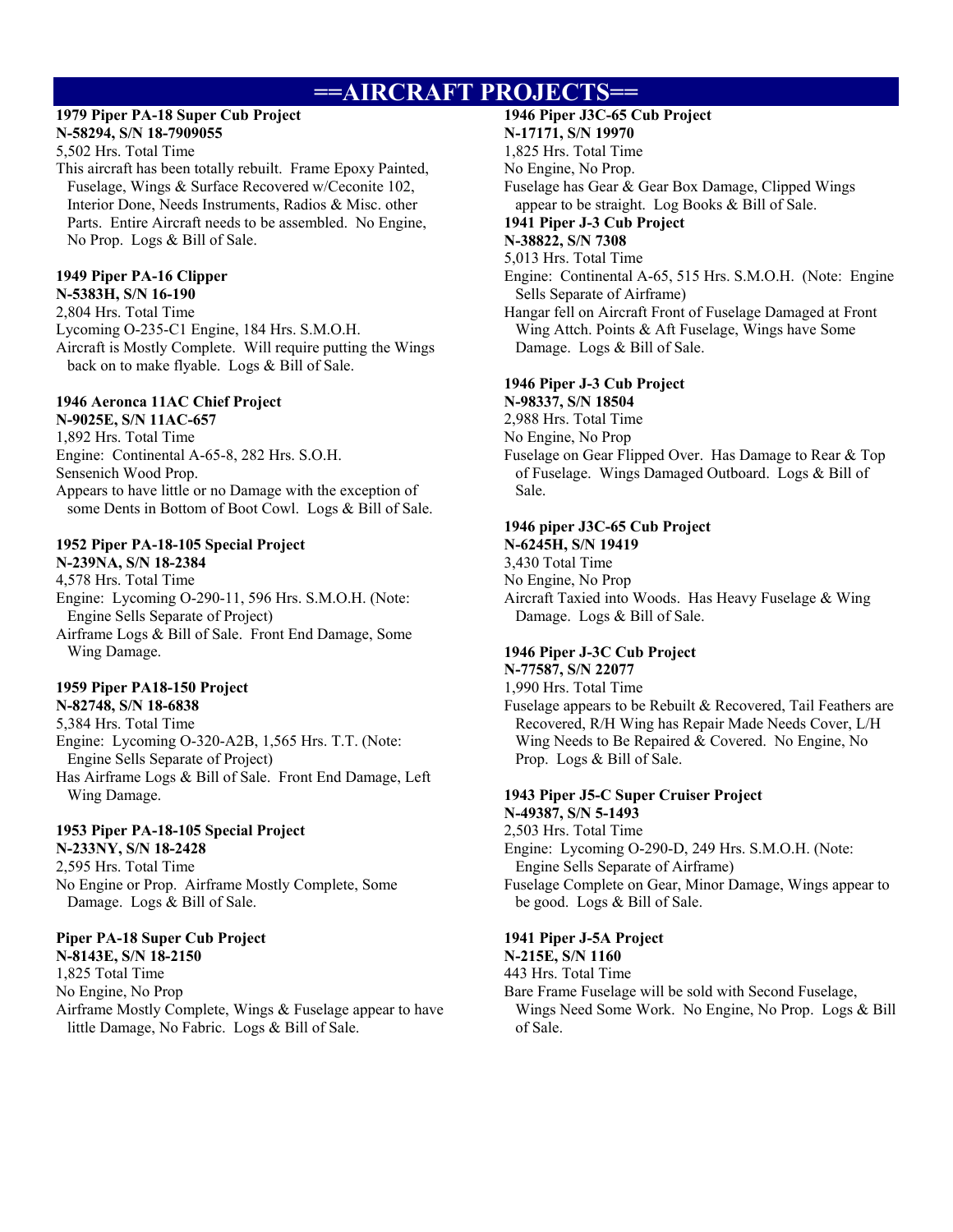#### **1946 Piper PA-12 Project**

**N-7682H, S/N 12-571**  3,145 Hrs. Total Time No Engine, No Prop Some Fuselage Damage, Some Wing Damage, No Gears Installed. Logs & Bill of Sale.

### **1947 Piper PA-12 Project**

**N-2415M, S/N 12-1529**  2,321 Hrs. Total time No Engine, No Prop Fuselage Stripped, Wings have Some Damage. Logs & Bill of Sale.

### **1947 Piper PA-12 Project**

**N-4235M, S/N 12-3131**  1,150 Hrs. Total Time No Engine, No Prop Fuselage Needs Work, Only One Wing w/Damage. Logs & Bill of Sale

### **1948 Piper PA-15 Project**

**N-4540H, S/N 15-315**  1,597 Hrs. Total Time No Engine, No Prop Heavy Damage to Front of Fuselage & Tail, Gears Tore Out Wings Damaged. Logs & Bill of Sale.

#### **1940 Piper J-4 Cub Coupe Project Side By Side**

**N-26741, S/N 4-885**  1,802 Hrs. Total Time No Engine, No Prop Fuselage on Gear, Some Minor Damage, No Cover, Wings Minor Damage, Appears to have all Surfaces & Cowling. Logs & Bill of Sale.

#### **Piper PA-11 Project**

**N-4737M, S/N 11-249** 

3,611 Hrs. Total Time

No Engine, No Prop

Fuselage Repaired, Blasted & Painted, Has 337 Ready for Cover, (1) Wing Good, (1) Wing Damaged. Logs & Bill of Sale.

#### **1941 Aeronca Chief 65-CA**

**N-36806, S/N C-17611** 

3,514 Hrs. Total Time

Engine: Continental A-65-8, 542 Hrs. S.M.O.H. (Note: Engine will Sell Separate of Airframe)

Gear Box Area Damaged, Boot & Bottom Cowl Damage, Belly Damage, Wings Light Damage. Logs & Bill of Sale.

### **1946 Aeronca 11-AC Project**

**N-86364, S/N 11AC-171**  2,614 Hrs. Total Time

Engine: Continental O-200-A, 393 Hrs. S.M.O.H. (Note: Engine Sells Separate of Airframe)

Left Gear Broke, Left Side of Fuselage Damaged, Cowl Damaged, Wings have Some Damage. Logs & Bill of Sale.

### **1968 Champion Citabria 7KCAB Project N-1885G, S/N 144**

436 Hrs. Total Time Engine: Lycoming IO-320-E2A, 436 Hrs. T.T. Fuselage Complete on Gear, Wings Wood Spar Good Condition. Logs & Bill of Sale.

#### **1961 Piper PA-22-108 Colt Project**

**N-4647Z, S/N 22-8169** 

2,372 Hrs. Total Time Engine: Lycoming O-235-C1B, 691 Hrs. S.M.O.H. (Note: Engine Sells Separate of Airframe)

Heavy Front End & Nose Gear Damage, Has Extra Nose Gear, Fire Wall & Front Fuselage Damage, Wings Heavy Damage. Logs & Bill of Sale.

## **1954 Piper PA-22-135/20 Project**

**N-3346B, S/N 22-2161**  Total Time Unknown, Tach Reads 1,923 No Engine, No Prop Fuselage, Wings & All Control Surfaces were Recovered in 2000 Log Book, Entry & 337 for Cover Made, Aircraft Ready to Assemble.

#### **1993 Starduster II SA-300 Project**

**N-4214G, S/N-265** 

88 Hrs. Total Time-No Damage No Engine, No Prop Needs Instrument Panels Installed & Some Interior Work.

#### **1991 Aviat Mdl A-1A Huskey Project**

**N-9614L, S/N 1180**  2,287 Hrs. Total Time Engine: Lycoming O-360-C1G, 227 Hrs. S.M.O.H. (Note: Engine Sells Separate of Airframe)

Left Gear Tore Loose Bottom & Side of Fuselage Damaged, Cowl Damage, Wings Have Some Damage. Logs.

#### **1998 Aviat Mdl A-1A Huskey Project N-32HU, S/N 1402**

80 Hrs. Total Time

Engine: Lycoming O-360-ATP, 80 Hrs. T.T. Fuselage has Minor Damage, Needs Boot & Bottom Cowl Work, Some Belly Damage, Wings Have Heavy Damage, Tail Feathers are Good, Has New Wing Spars, Lift Struts, & Crankshaft, Has New Prop that Sells Separate.

#### **1987 Christen A-1 Huskey Project N-2868D, S/N 1004**

#### 710 Hrs. Total Time

- Engine: Lycoming O-360-C1C, 700 Hrs. T.T. (Note: Engine Sells Separate of Airframe)
- Aircraft was Flipped Over in Wind, Tail Feathers Damaged, Some Fuselage Damaged, One Wing Heavy Damage. Logs & Bill of Sale.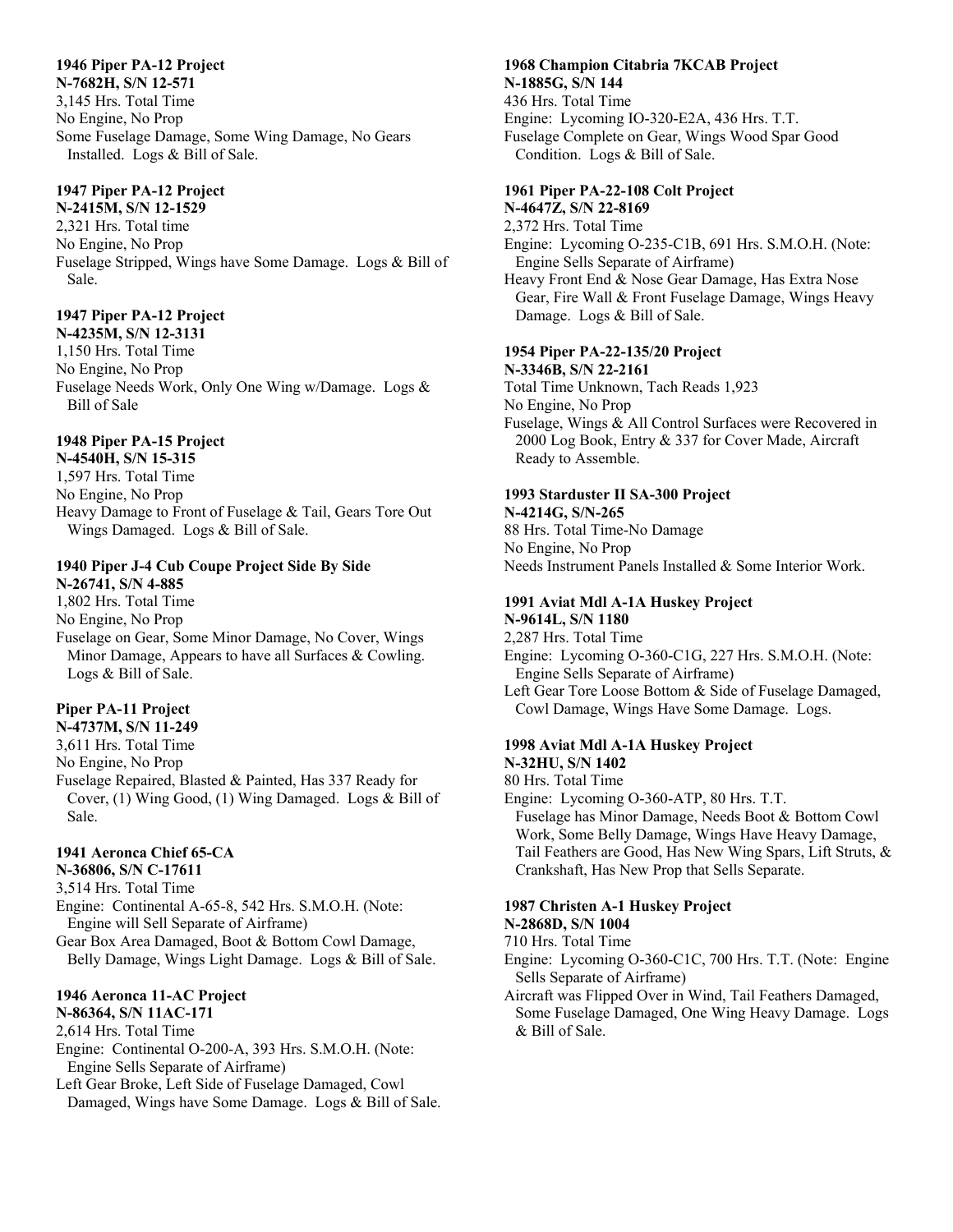**1998 Aviat Mdl A-1A Huskey** 

Fuselage & Tail Feathers Only 484 Hrs. Total Time Fuselage Damaged in Front. Logs & Bill of Sale

### **1948 Luscombe 8F Project**

**N-1841B, S/N 6268**  2,892 Hrs. Total Time Engine: Continental C-90-12F, 758 Hrs. S.M.O.H. Both Gears Collapsed, Gear Box Damaged Front End Damage, Wings Have Moderate Damage. Logs & Bill of Sale.

### **1947 Stinson 108-1 Voyager Project N-8500K, S/N 108-1500**

2,100 Hrs. Total Time Engine: Franklin 150 HP, 1,215 Hrs. T.T. Fuselage appears to be Straight, Cover Removed, Some Corrosion & Rust, Wings Straight but Corroded. Logs & Bill of Sale.

### **1995 Maule MX7-180A Project**

#### **N-3119Y, S/N 20035C**

684 Hrs. Total Time Engine: Lycoming O-360-C4F, 735 Hrs. T.T. (Note: Engine Sells Separate of Airframe)

Firewall & Lower Fuselage Damage, Top of Fuselage & Tail Feathers Damaged, Left Fwd Fuselage & Cowl Damage, Wings Heavy Damage. Logs & Bill of Sale.

## **==TAYLOR E-2 CUB PROJECTS & INV==**

**1934 Taylor Cub E-2 Project** 

**N-2119, S/N 84**  1,391 Hrs. Total Time

No Engine, No Prop

Fuselage Complete on Gear, Minor Damage on Left Side, R/H Wing Repaired & Covered, L/H Wing Repaired & Ready for Cover, All Control Surfaces Redone. Logs, Bill of Sale & Data Plate.

### **1935 Taylor E-2 Cub Project**

**N-15672, S/N 337** 

Total Time Unknown Fuselage Complete Ready for Cover, Wings Complete Need Some Repair & Cover, All Tail Feathers. Logs, Bill of Sale & Data Plate.

**Taylor E-2 Cub Project** 

**N-10249, S/N 11** 

Fuselage Frame, Wings Need Lot of Work, Some Tail Feathers. No Logs, Bill of Sale.

## **==E-2 CUB INVENTORY==**

Good Selection Including Engine Mounts, Control Sticks, Tail Feathers, Wing Ribs, Jack Screws, Landing Gears, Doors, Misc. Other Pieces.

## **==CURTIS WRIGHT JR CWI PROJECT==**

**1931 Curtis Wright Jr. CWI Project** 

**N-8060A, S/N 1124** 

126 Hrs. Total Time Includes Fuselage Frame, Wing Spar & Ribs. Logs & Bill of Sale.

## **==TAYLORCRAFT PROJECTS & INV==**

(4) Taylorcraft BC-12-D Fuselages, All have Some Damage or Rust. (4) R/H BC-12-D Wings, All Have Some Damage.

(2) L/H BC-12-D Wings, All Have Some Damage.

Note: Some Fuselages May Have Paperwork and/or Bill of Sales.

Various Taylorcraft Control Surfaces, Cowling, Landing Gears, Etc.

NOTE: All Aircraft Projects will be sold with any and all Control Surfaces, Cowling, Landing Gear, Etc. that came with them. Where there are some of those items missing, we will do our best to put other pieces with them. All Projects will sell at 10:30 on Friday, June 25th.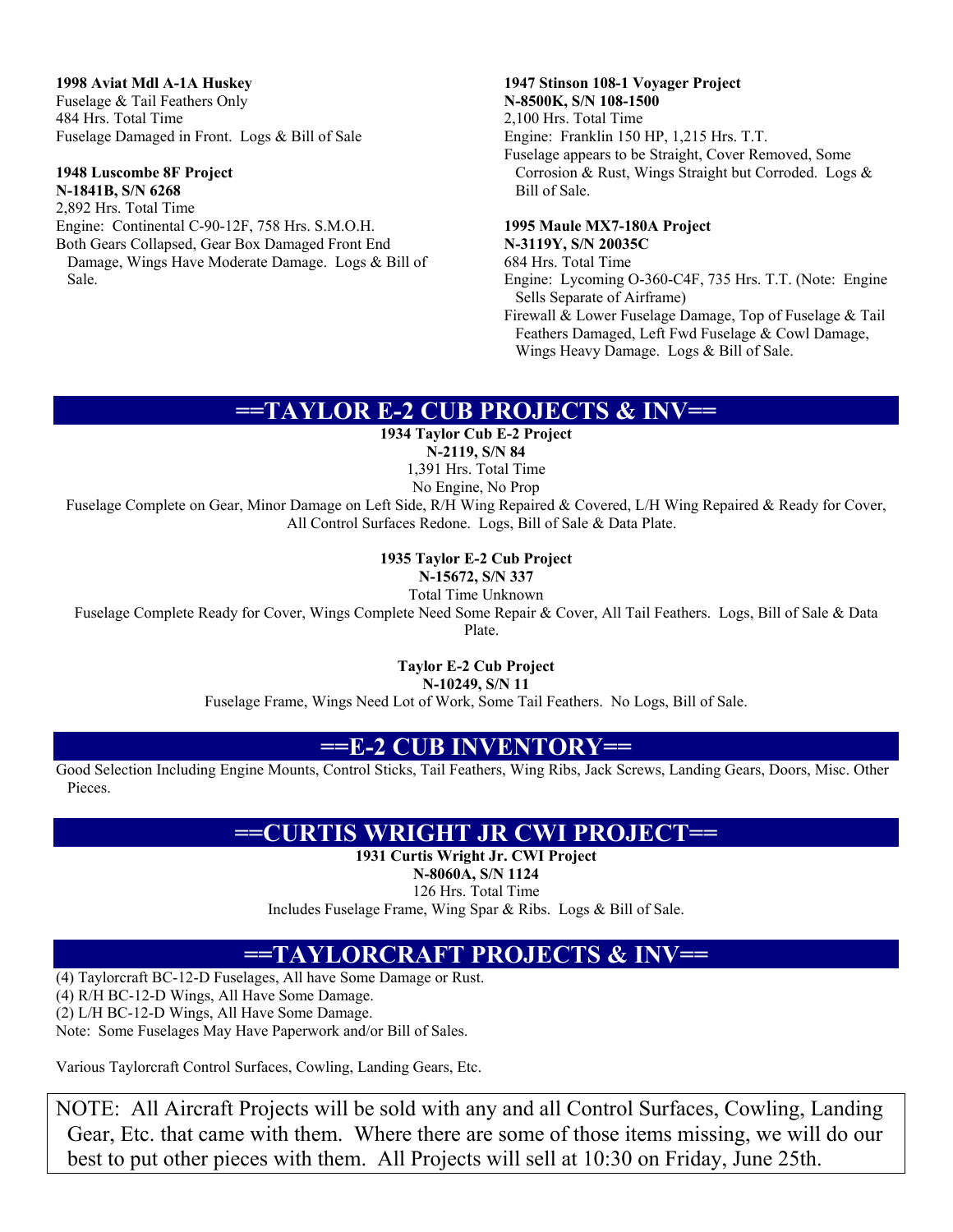### **==FUSELAGES==**

1962 Piper PA-18 Super Cub, 10,640 Hrs. T.T., All Logs from New & Bill of Sale Piper PA-18 Super Cub Fuselage Frame, Good Shape Piper J5-A Fuselage w/Paperwork Piper PA-18-150 Fuselage (3) Piper PA-18 Super Cub Fuselages (4) Piper J-3 Cub Fuselages (1) Piper J-3 Fuselage, Rebuilt Piper PA-22 Fuselage Piper PA-12 Fuselage (4) Aeronca 7AC Fuselages Maule BDM-4 Fuselage Shinn Morrisey 2150-A Fuselage & Wings Note: Several of the Fuselages will have Logs or Bill of Sales or Both.

### **==WINGS==**

(3) R/H Super Cub Wings, Damaged (1) Pair of Super Cub Wings, Most Repairs Done, Need Cover (2) L/H Super Cub Wings, Damaged (1) Pair of J-3 Wings w/Metal Spars, Some Damage (3) L/H J-3 Wood Spar Wings, Damaged (2) R/H J-3 Wood Spar Wings, Damaged (3) L/H Aeronca 7AC Wings (1) R/H Aeronca 7AC Wing (3) Piper Clipper Wings (3) Piper PA-22 Wings (1) Pair of Maule Wings (2) Stearman Wings

## **==FLOATS==**

Set of Pee-Kay 1800 Floats, Good Condition Set of Edo 1320 Floats, Good Condition Set of Edo 1400 Floats, Rough Condition, Need Bottoms, Some Connect Fittings for Aeronca Chief Set of Edo 1400 Floats, Left one Minor Damage, Right one Major Damage, Fittings Damaged

### **==LANDING GEARS==**

Approx. 16 Sets of Piper Main Gears for J-3, Super Cub, PA-12, PA-22 Various Aeronca Main Gears Huskey Landing Gear Several Landing Gear Bungee Cords Large Selection of Piper Bungee Cord Shock Struts

## **==MAIN & TAIL WHEELS, BRAKES, TIRES==**

Several Main Wheels, Various Sizes Approx. 16 Scott & Misc Tail Wheel Assys Tail Wheel Springs Several Tail Wheel Tires Several Expander Tube Brakes Approx. 18 Scott Brake Pedals Cub Hub Caps (3) Sets of Tundra Tires Approx. 70 Tires, Some w/Wheels, Sizes include 8:00 x 4, 8:50 x 6, 8:00 x 6, 7:00 x 6, 6:00 x 6, 5:00 x 5 (2) New Cleveland 6:00 x 6 Wheels New Cleveland 6" Brake Discs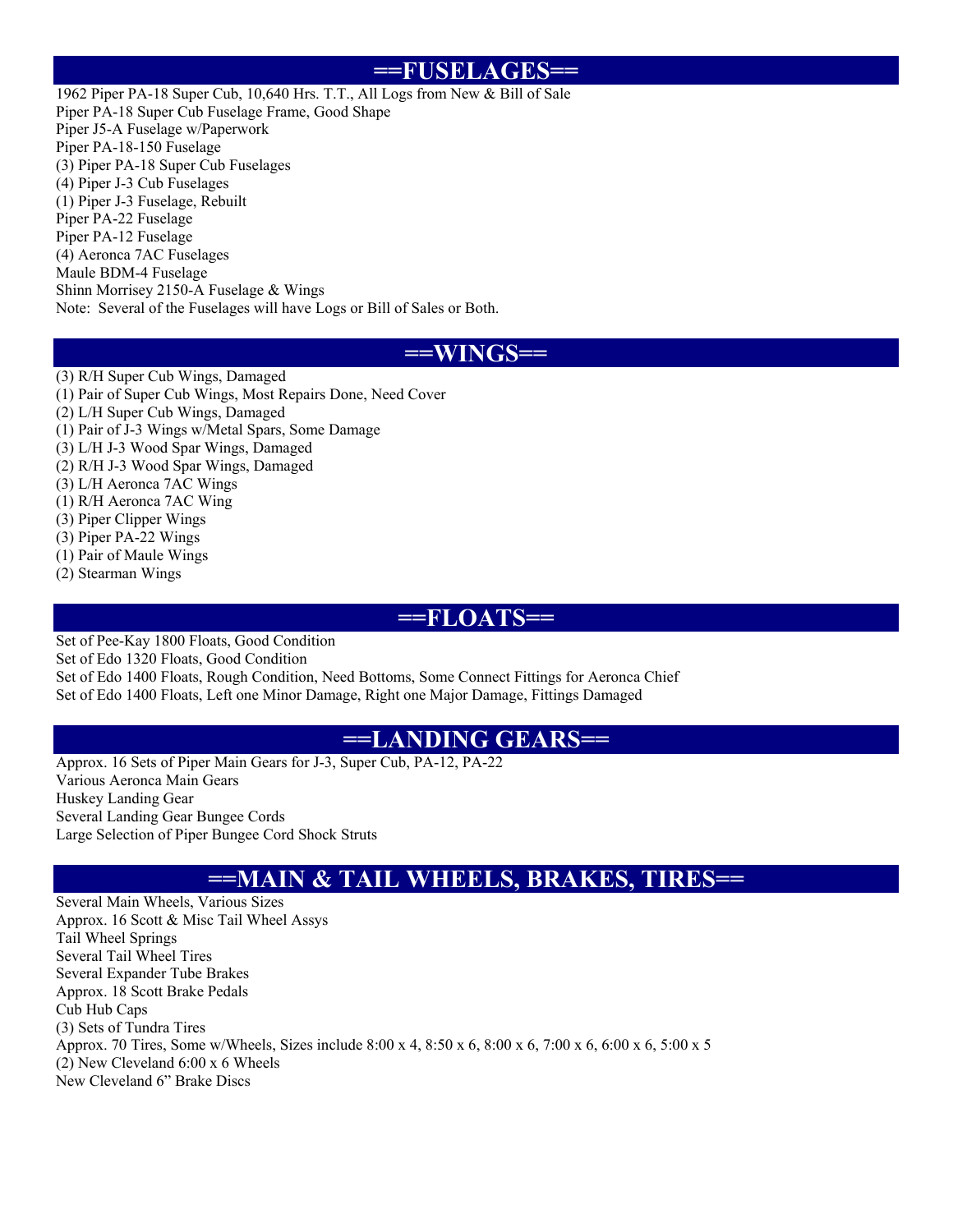### **==EXHAUST & MUFFLERS==**

Large Selection of J-3, PA-18, & Aeronca Exhaust & Mufflers PA-18 180 HP Exhaust Several Misc. Mufflers Misc. Radial Engine Exhaust

### **==SKIS==**

Set of Federal A-150 Skis Set of Federal A-1850 Skis Set of Wood Skis

### **==CONTROL SURFACES==**

Note: All of the following counts are approximate, quantities may vary. (55) Piper J-3 Elevators (65) Piper J-3 Horizontal Stabilizers (15) Piper J-3 Rudders (30+) Piper J-3 Ailerons (15) Piper PA-18 Elevators (6) Piper PA-18 Flaps (2) Piper PA-18 Horizontal Stabilizers (12) Piper PA-18 Rudders (30+) Pipers PA-18 Ailerons (74) Piper PA-22 Elevators PA-22 Flaps & Ailerons (30) Aeronca Champ & Chief Horizontal Stabilizers (25) Aeronca Chief & Champ Elevators (8) Aeronca Chief & Champ Rudders Aeronca Ailerons Set of Luscombe Elevators Luscombe Rudder Various Other Control Surfaces

### **==DOORS==**

(32) Piper J-3 & Super Cub Doors, Top & Bottoms J-2 Lower Door PA-22 Doors, Front & Rear Aeronca Doors

### **==ENGINE MOUNTS==**

Approx. 50 Engine Mounts for J-3, PA-18, Chief, 7AC, PA-12, PA-22, Etc.

### **==COWLING==**

Several J-3 Top & Bottom Cowls Super Cub Top & Bottom Cowls Cub & Super Cub Boot Cowls Several Nose Bowls for Super Cubs New Sets of Fiberglass J-3 Nose Bowls Aeronca Top & Bottom Cowls & Nose Bowls Several Other Piper Cowls Large Selection of Nose Bowls for Various Aircraft Various Other Cowling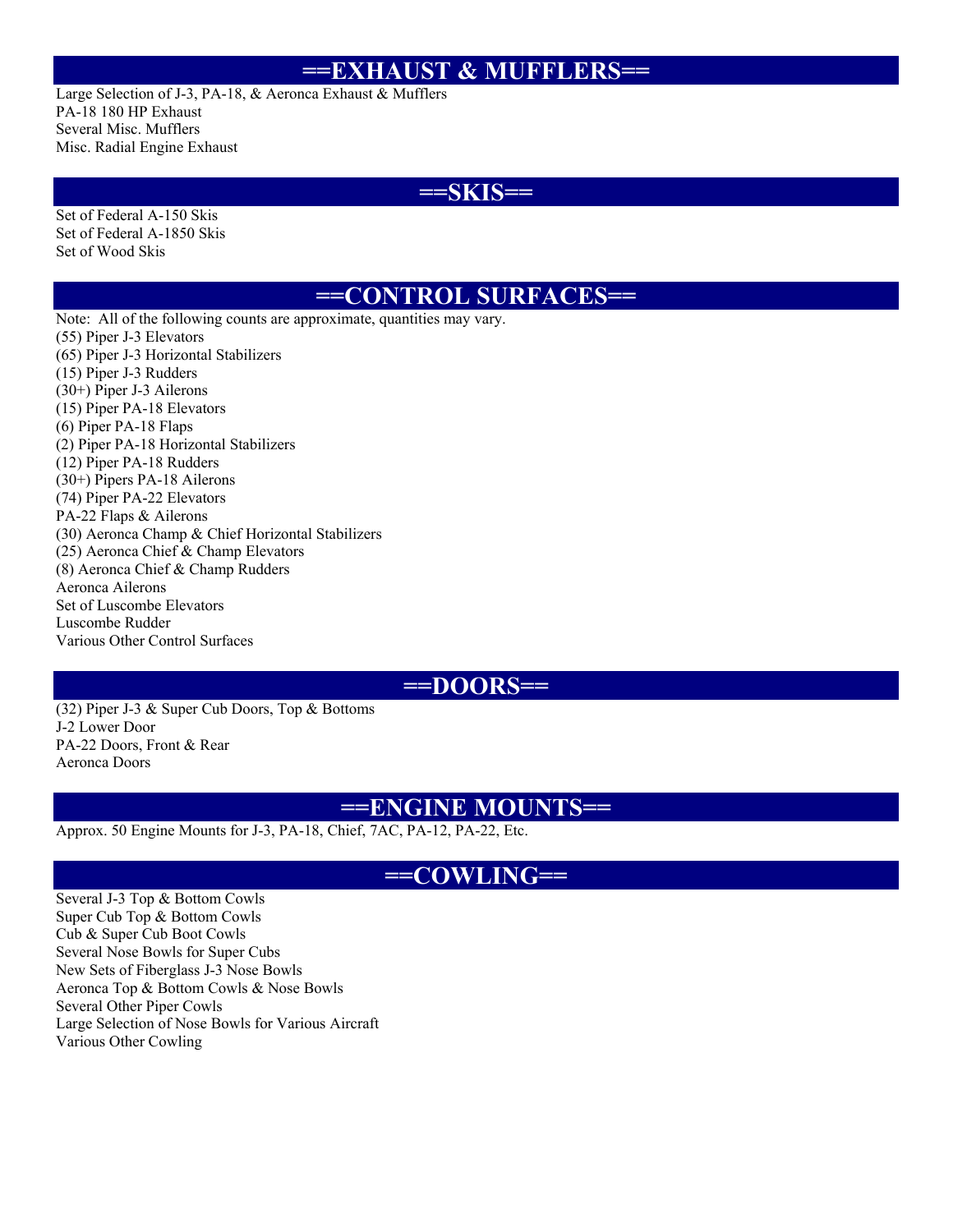### **==FUEL TANKS==**

Super Cub & J-3 Wing Tanks J-3 Main Tanks Aeronca Tanks PA-22 Tanks Several Fuel Tank Covers J-2 Fuel Tanks

## **==AIRFRAME INVENTORIES==**

J-3 & Super Cub Control Sticks & Mounts

Aeronca Control Sticks & Mounts

Several Rudder Pedals, Jack Screws, Venturies, Control Surface Pulleys, Control Cables, Inspection Covers, Instrument Panels, Several Carb Air Boxes, Jury Struts, Tail Feather Flying Wires, Landing Gear Fairings, Several Spinners, Various Fairings, Misc.

Interior Pieces & Brackets, Bungee Cord Struts.

Note: The above inventory is for All Types of Aircraft Projects that are listed.

### **==LIFT STRUTS==**

Large Selection of Lift Struts for All the Types of Aircraft Listed.

### **==SEATS==**

Several Seat Frames & Assemblies Several New J-3 & Super Cub Seat Cushions & Backs Seatbelts

### **==WING INVENTORY==**

Several Wood & Metal Wing Spars Large Selection of Metal & Wood Wing Ribs Wood & Metal Wing Spar Compression Fittings Landing Light Frames Jury Struts

### **==PROPELLERS==**

McCauley Mdl CM7148 Fixed Pitch Prop McCauley Mdl TCM6958 Fixed Pitch Prop (2) McCauley Mdl CM70048 Fixed Pitch Props McCauley Mdl CF7445 Fixed Pitch Prop McCauley Mdl CM7448 Fixed Pitch Prop McCauley Mdl CM7148 Fixed Pitch Prop McCauley Mdl GM8241 Fixed Pitch Prop McCauley Mdl CM7144 Fixed Pitch Prop McCauley Mdl AGM7254 Fixed Pitch Prop McCauley Mdl CF7038 Fixed Pitch Prop (2) Sensenich Mdl M76AM-2 Fixed Pitch Props (2) Sensenich Mdl 74DM658-0-54 Fixed Pitch Props (2) Sensenich Mdl M74DM Fixed Pitch Props (2) Sensenich Mdl 7DM6-0 Fixed Pitch Props Sensenich Mdl 4D0060 Wood Prop (3) Sensenich Wood Props Aero Stick Wood Prop Lewis Mdl L23-44 Wood Prop 90 HP 2,375 RPM Fabbin Wood Prop w/Hub Misc Damaged Fixed Pitch Prop Light to Heavy Damage New Hartzell Mdl HC-CZYK1BF/F7666A Variable Speed Prop Several Wood Prop Hubs w/Nuts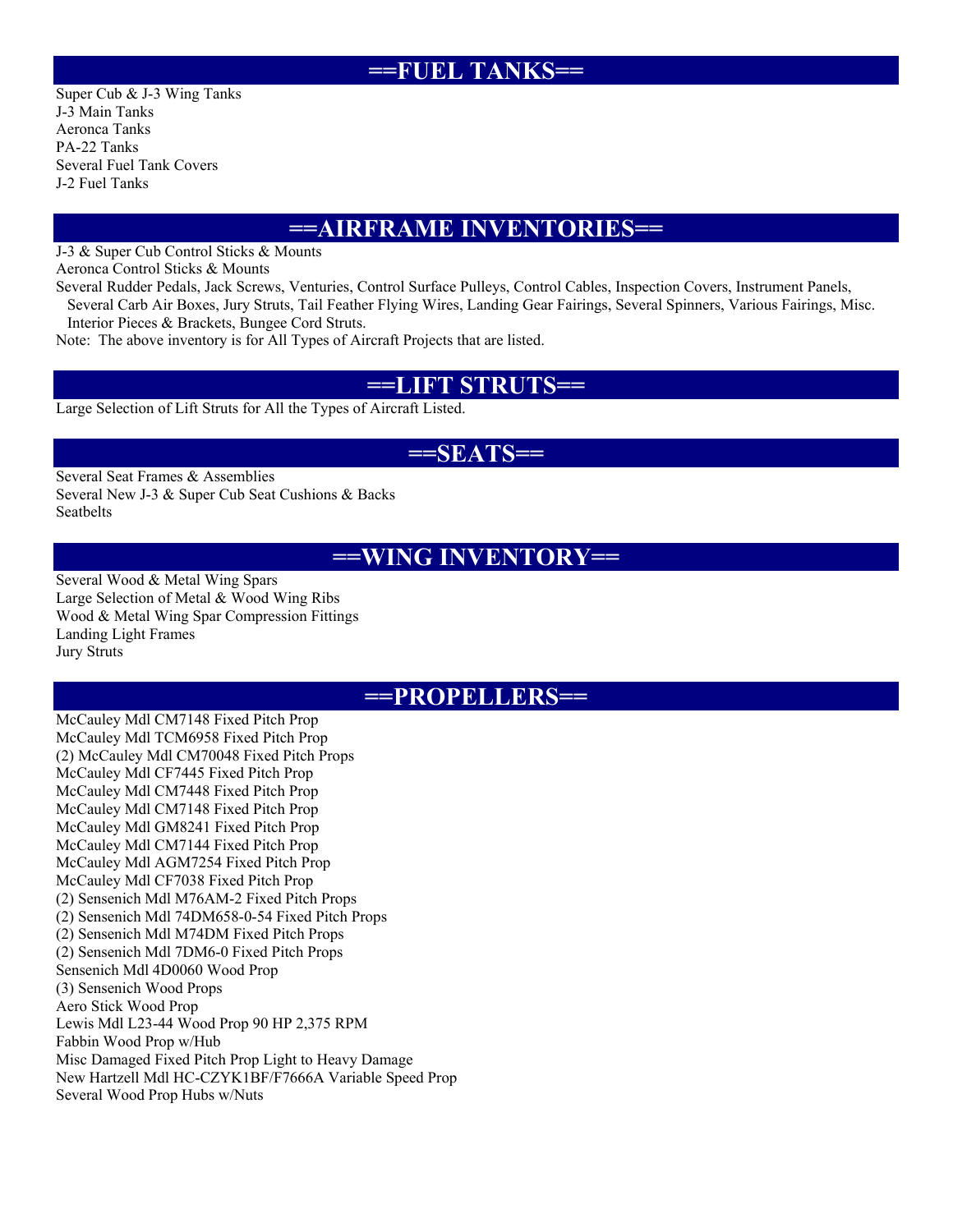### **==ANTIQUE ENGINES==**

Szekely Mdl SR-30 Engine S/N 1941, 3 Hrs. S.M.O.H. on Stand, Running Engine w/Lewis Wood Prop Salmson Mdl AD9 Engine, Approx. 783 Hrs. w/Logs Szekely SR-3 Engine Core Velie Mdl M-5 Engine Core w/Prop

### **==ENGINES==**

Lycoming O-320-A2B Engine, 0 Hrs. S.M.O.H. (2001) Lycoming O-320-E3D Engine Core, Some Damage Lycoming O-320 Engine, 921 Hrs. S.M.O.H. Lycoming O-320-A2B, 1,834 Hrs. S.M.O.H. Lycoming O-320-A2C, 24 Hrs. S.M.O.H. Lycoming O-320-D3G Engine Core Lycoming O-235-L2C Engine Core Lycoming O-290-D2 Engine Core Lycoming O-235-C1 Engine Core Lycoming O-235-C1 Engine, 1,252 Hrs. S.M.O.H. Lycoming O-235 Engine Core Lycoming O-290-D2 Engine, 717 Hrs S.M.O.H. Continental C-90 Engine, 0 Hrs. S.M.O.H. (1998) Continental C-90 Engine, 775 Hrs. S.O.H. Continental C-85 Engine, 0 Hrs. S.O.H. (2004) Continental A-65-8 Engine, 283 Hrs. S.M.O.H. Continental C-85 Engine, 1,715 Hrs. S.M.O.H. Continental C-85-12F Engine, 10 Hrs. S.M.O.H. Continental C-85-12F Engine, 55 Hrs. S.M.O.H. Continental C-90-12G Engine Core Continental C-85-12 Engine Core (2) Continental A-75 Engine Cores Continental A-65-8 Engine, 531 Hrs. S.M.O.H. Continental A-65-8 Engine, 405 Hrs. S.M.O.H. (3) Continental A-65 Engine Cores Continental A-40 Engine, 73 Hrs. S.M.O.H. (7) Continental A-40 Engine Cores

Engines that sell separate of aircraft projects include Lycoming O-320-A2B, Lycoming O-290-11, Continental A-65, Lycoming O-290-D, Continental A-65-8, Lycoming O-235-C1B, Continental O-200-A, Lycoming O-360-C1G, Lycoming O-360-C1C, & Lycoming O-360-C4F.

### **==ACCESSORIES==**

(5) MA4-SPA & MA3-SPA Carburetors MA4-5 Carburetors (6) NA-S2 Carburetors (4) NA-53A Carburetors Good Selection of NA-S Carburetor Tops, Bowls, & Repair Parts (9) Bendix Scintilla SF4RN Magneto Cores Various SF4RN Magneto Parts (2) New Slick 4306 Magnetos (5) Wind Driven Generators (5) Starter Cores (6) Alternator Cores (8) Starter Ring Gears Several Carburetor Air Boxes Gaskolators

### **==CYLINDERS==**

(25) Continental 65/85/90 Cylinder Cores (2) Lycoming O-320 Cylinders, Reworked (6) Lycoming O-3290/235 Cylinder Cores (34) Continental A-40 Cylinders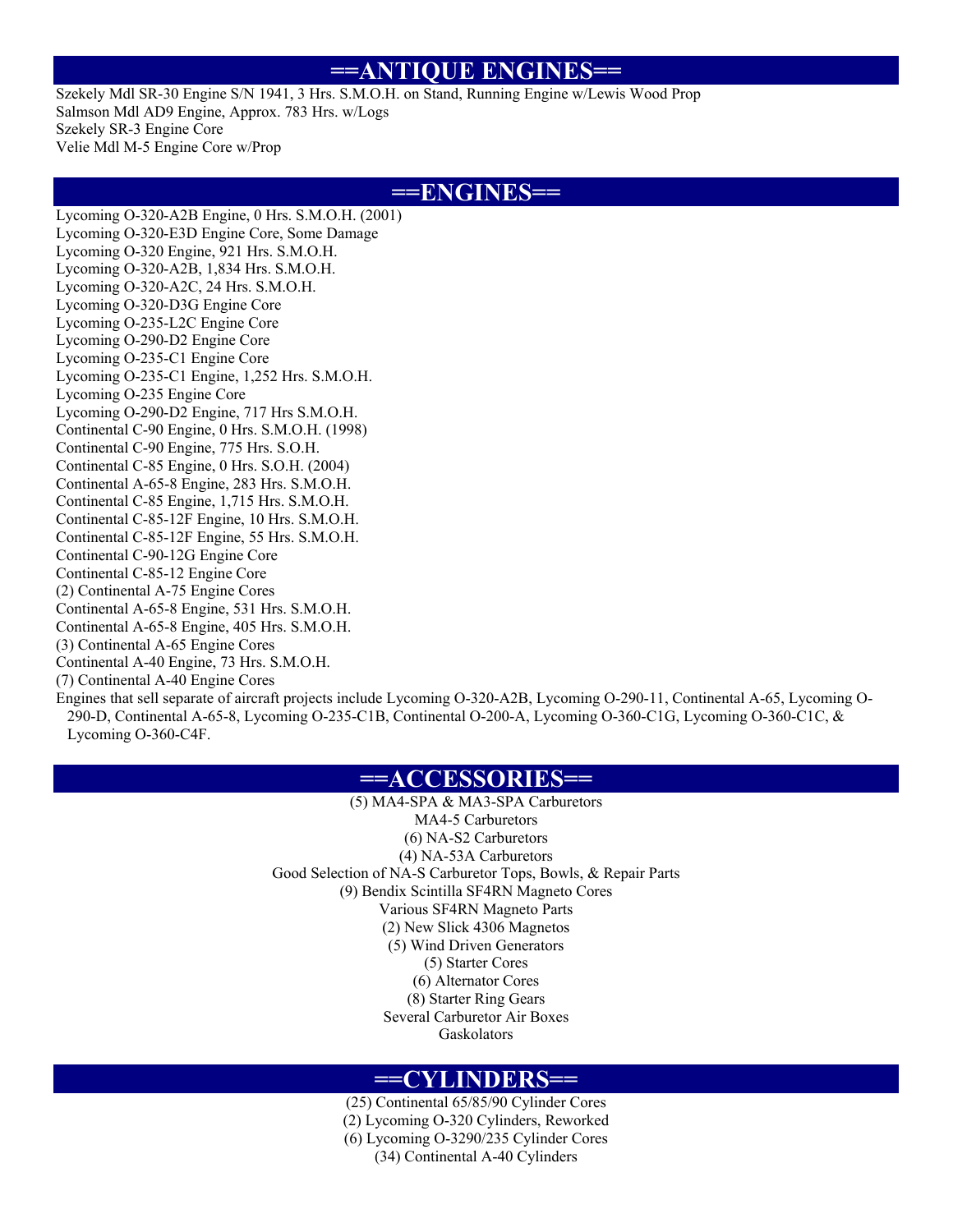## **==CRANK CASES & CRANK SHAFTS==**

(10) Continental A-40 Crank Cases (9) Continental 65/85/90 Crank Cases Several Continental A-40 Crankshafts Several Continental 65/85 Crankshafts Large Selection of Cams for A-40 & Continental 65/85 (2) Lycoming O-320 Crankshafts

### **==CONTINENTAL 65/85/90 ENGINE INVENTORY==**

Connecting Rods, Intake Spiders, Intake Tubes, Rocker Box Covers, Several Kidney Sumps, Accessory Cases, Pistons, Push Rods, Push Rod Tubes & Holders, Valves, Internal Gears, Carb Air Boxes

## **==CONTINENTAL A-40 ENGINE INVENTORY==**

Connecting Rods, Pistons, Lifters, Valves, Guides, Piston Pins, Intake Pipes, Exhaust Pipes & Manifolds, Internal Engine Gears, New Pistons & Piston Rings, Baffling, Etc.

### **==ELECTRICAL INVENTORY==**

Starter Solenoids, Red & Green Position Lights, Circuit Breakers, Nav Lights, Mag Switches, Ignition Switches, Etc.

## **==AVIONICS & INSTRUMENTS==**

(3) King KX-155 Nav Coms (4) King KT-76A Transponders King KT-76C Transponder King KY-195B Nav Com King KX-126 Nav Com King KLX-135 Nav Com King KY-97A Com (2) KMA-24 Audio Panels King KI-209 & 208 Indicators King KR-86 ADF King KLN-88 RNAV Argus 300

Good Selection of Instruments including Various Cub Original Instrument Tachs, Air Speed, Oil Temp & Pressure. Other Instruments include 3 in 1 Gauges, Altimeters, Rate of Climbs, Turn & Banks, Clocks, Directional Gyros, Compasses, Fuel Gauges, US Navy Altimeters, Temp Gauges, Oxygen Indicators, Etc.

### **==TRAILERS==**

2002 Car Mate Mdl CM824C-CT 24' Bumper Hitch Trailer, Drop Down Rear Door, Side Door, Double Axle, 3,000 LB GAWR Per

## **==SHOP EQUIPMENT & TOOLS==**

Jet Mdl SBR-40N 3 in 1 Sheet Metal Machine, Sheer, Brake, Roller, 40", 20 Gauge 3,000 LB Engine Hoist Crown Mdl 20MT 2,000 LB Walk Behind Electric Pallet Jack (4) Engine Build Up Stands Revere Type MB-1 Electronic Aircraft Scales w/3ea 50,000 LB Cells Black Light Kit (2) Parker Beading Tool Kits Various Other Tools

## **==MANUALS & BOOKS==**

Manuals include Continental, Taylorcraft, Aeronca, Kinner Engine Overhaul, Jacobs R-755 Parts, R-2000, Varga Parts Manuals, Etc. Various Other Manuals, Books & Airplane Pictures.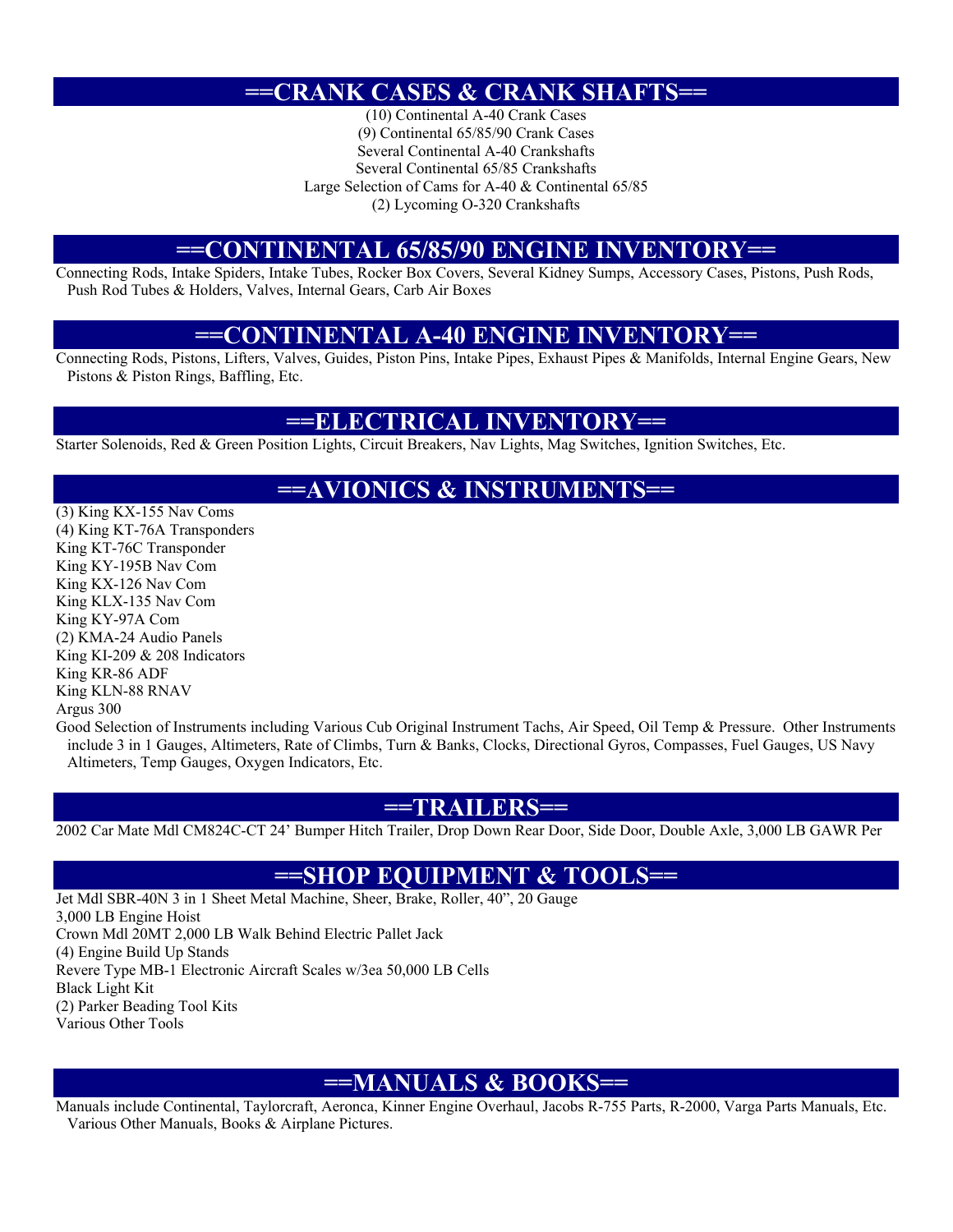# **SALE ORDER:**

## **FRIDAY ~ JUNE 25, 2010**

**Wheels & Brakes, AT 10:30 A.M. we will sell ALL Aircraft Projects followed by Fuselages, Wings, Landing Gear, Control Surfaces, Cowling, Fuel Tanks, Doors, Floats, Skis, Engine Mounts, Lift Struts, Seats, Airframe Inventory.** 

## **SATURDAY ~ JUNE 26, 2010**

**Remainder of Airframe Inventory, Propellers, Prop Hugs, Accessories, Antique Engines, Engines, Cylinders, All Engine Inventories, Shop Equipment, Trailers, Hand Tools, Electrical Inventory, Avionics & Instruments, Manuals.** 

**AUCTIONEER'S NOTE**: Gordon Fisher Jr. has passed away and his family has therefore contracted with Starman Bros. Auctions, Inc. to liquidate at public auction his entire collection of Aircraft Projects and Parts. This auction will offer on of the LARGEST SELECTION of Light Sport Aircraft Projects and Inventory ever sold at public auction as well as a Large Selection of Antique and Recip Engine Cores.

Everything sells "AS IS, WHERE IS" with no warranties implied or expressed. Neither the auctioneer nor owners shall be liable for any incorrect description, fault, or defect. Everything positively sells to the highest bidder. Payment must be made in full day of sale. No property removed until settled for. Auctioneer is not responsible for accidents or stolen property. All counts are approximate. Announcements made day of sale takes precedence over all printed material.

**PAYMENT TERMS**: Cash, Certified Funds, or Company Check ONLY if accompanied by Bank Letter of Guarantee!! NO EXCEPTIONS! Wire Transfers will be accepted with a 20% non-refundable deposit day of sale in one of the forms listed above. We also accept MasterCard and Visa with an additional 3% Buyers Premium applicable.

**PROXY BIDS**: If you are unable to attend this auction we will bid on your behalf. For more info visit our web site at www.starmanauctions.com and click on Upcoming Auctions and scroll down to the Proxy Bid Section. Complete form and fax to (402) 592-2327 or call Steve at (402) 681-6456.